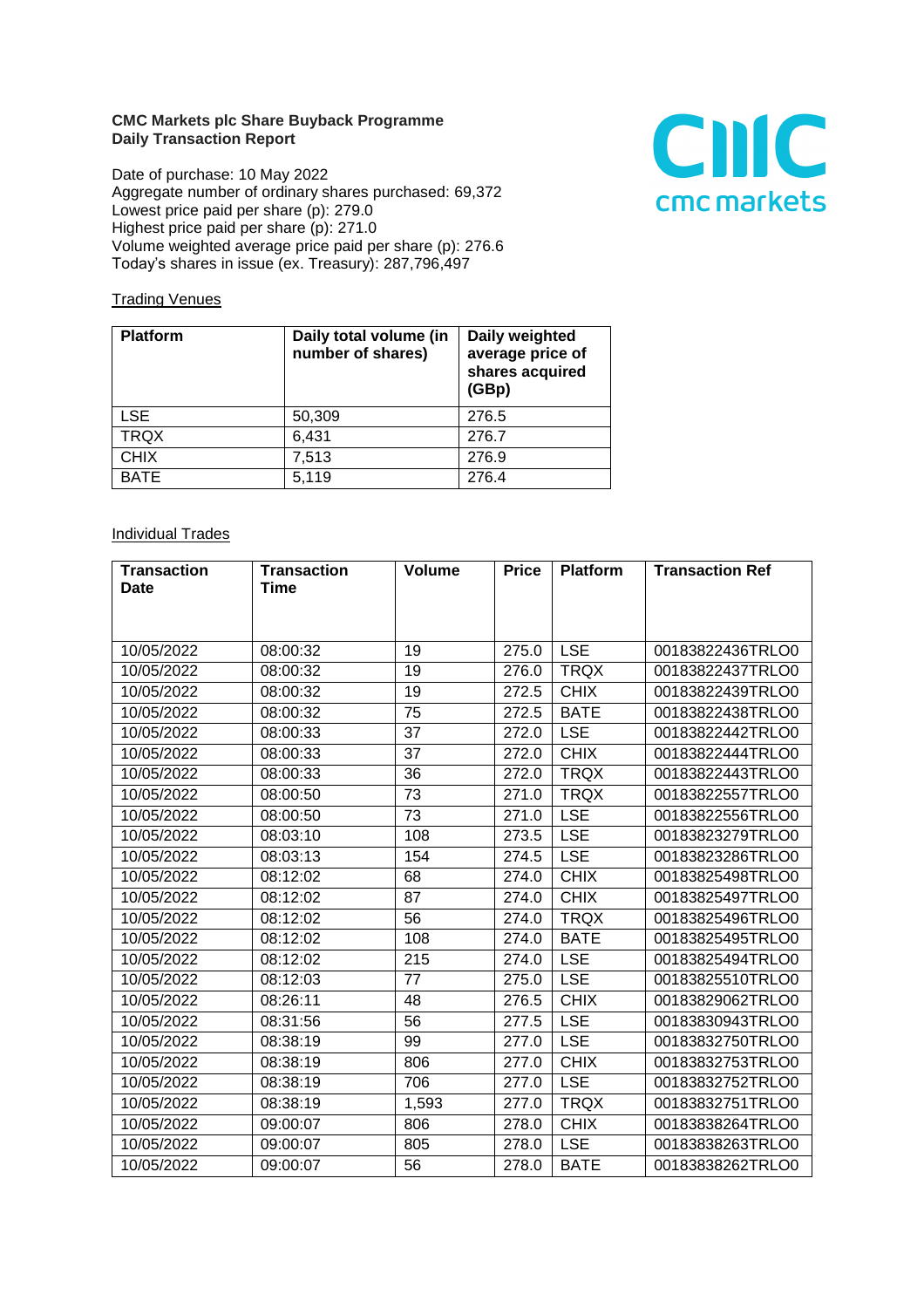| 10/05/2022 | 09:00:08 | 238                     | 278.5 | <b>LSE</b>  | 00183838273TRLO0 |
|------------|----------|-------------------------|-------|-------------|------------------|
| 10/05/2022 | 09:00:08 | 49                      | 278.5 | <b>LSE</b>  | 00183838274TRLO0 |
| 10/05/2022 | 09:00:08 | 87                      | 279.0 | <b>TRQX</b> | 00183838275TRLO0 |
| 10/05/2022 | 09:00:08 | 150                     | 279.0 | <b>TRQX</b> | 00183838277TRLO0 |
| 10/05/2022 | 09:00:08 | 50                      | 279.0 | <b>TRQX</b> | 00183838276TRLO0 |
| 10/05/2022 | 09:00:46 | 287                     | 278.5 | <b>BATE</b> | 00183838451TRLO0 |
| 10/05/2022 | 09:00:46 | 806                     | 278.5 | <b>CHIX</b> | 00183838450TRLO0 |
| 10/05/2022 | 09:16:26 | 263                     | 277.5 | <b>LSE</b>  | 00183842720TRLO0 |
| 10/05/2022 | 09:30:16 | 339                     | 277.0 | <b>TRQX</b> | 00183847142TRLO0 |
| 10/05/2022 | 09:30:16 | 435                     | 277.5 | <b>CHIX</b> | 00183847143TRLO0 |
| 10/05/2022 | 09:30:16 | 171                     | 277.5 | <b>LSE</b>  | 00183847141TRLO0 |
| 10/05/2022 | 09:30:16 | 434                     | 277.5 | <b>TRQX</b> | 00183847140TRLO0 |
| 10/05/2022 | 09:46:46 | 531                     | 276.5 | <b>BATE</b> | 00183851949TRLO0 |
| 10/05/2022 | 09:46:46 | 530                     | 276.5 | <b>TRQX</b> | 00183851948TRLO0 |
| 10/05/2022 | 09:47:50 | 222                     | 277.0 | <b>LSE</b>  | 00183852174TRLO0 |
| 10/05/2022 | 09:47:53 | 218                     | 277.0 | <b>TRQX</b> | 00183852204TRLO0 |
| 10/05/2022 | 09:47:53 | $\overline{\mathbf{4}}$ | 277.0 | <b>TRQX</b> | 00183852203TRLO0 |
| 10/05/2022 | 09:47:53 | 107                     | 277.5 | <b>BATE</b> | 00183852205TRLO0 |
| 10/05/2022 | 10:09:14 | 76                      | 278.0 | <b>LSE</b>  | 00183858187TRLO0 |
| 10/05/2022 | 10:09:17 | 97                      | 278.5 | <b>CHIX</b> | 00183858195TRLO0 |
| 10/05/2022 | 10:09:17 | 125                     | 278.5 | <b>CHIX</b> | 00183858194TRLO0 |
| 10/05/2022 | 10:09:17 | 64                      | 277.5 | <b>LSE</b>  | 00183858196TRLO0 |
| 10/05/2022 | 10:09:17 | 150                     | 277.5 | <b>BATE</b> | 00183858198TRLO0 |
| 10/05/2022 | 10:09:17 | 106                     | 277.5 | <b>TRQX</b> | 00183858197TRLO0 |
| 10/05/2022 | 10:30:32 | 14                      | 277.0 | <b>TRQX</b> | 00183863894TRLO0 |
| 10/05/2022 | 10:30:32 | 15                      | 277.0 | <b>BATE</b> | 00183863893TRLO0 |
| 10/05/2022 | 10:30:32 | 105                     | 277.0 | <b>CHIX</b> | 00183863892TRLO0 |
| 10/05/2022 | 10:30:32 | 104                     | 277.0 | <b>LSE</b>  | 00183863891TRLO0 |
| 10/05/2022 | 10:30:32 | 90                      | 277.0 | <b>TRQX</b> | 00183863890TRLO0 |
| 10/05/2022 | 10:30:32 | 27                      | 277.0 | <b>BATE</b> | 00183863895TRLO0 |
| 10/05/2022 | 10:31:32 | 34                      | 277.0 | <b>LSE</b>  | 00183864126TRLO0 |
| 10/05/2022 | 10:31:34 | 34                      | 277.0 | <b>CHIX</b> | 00183864134TRLO0 |
| 10/05/2022 | 10:31:35 | 32                      | 277.0 | <b>LSE</b>  | 00183864135TRLO0 |
| 10/05/2022 | 10:31:38 | 30                      | 277.0 | <b>BATE</b> | 00183864149TRLO0 |
| 10/05/2022 | 10:31:38 | 10                      | 277.5 | <b>LSE</b>  | 00183864150TRLO0 |
| 10/05/2022 | 10:31:38 | $\overline{4}$          | 277.0 | <b>BATE</b> | 00183864151TRLO0 |
| 10/05/2022 | 10:55:28 | 40                      | 276.0 | <b>TRQX</b> | 00183870920TRLO0 |
| 10/05/2022 | 10:55:28 | 41                      | 276.0 | <b>LSE</b>  | 00183870919TRLO0 |
| 10/05/2022 | 10:55:28 | 41                      | 276.0 | <b>CHIX</b> | 00183870922TRLO0 |
| 10/05/2022 | 10:55:28 | 41                      | 276.0 | <b>BATE</b> | 00183870921TRLO0 |
| 10/05/2022 | 10:55:28 | 12                      | 276.0 | <b>BATE</b> | 00183870923TRLO0 |
| 10/05/2022 | 11:04:00 | 59                      | 276.0 | <b>LSE</b>  | 00183873469TRLO0 |
| 10/05/2022 | 11:04:02 | 18                      | 276.0 | <b>LSE</b>  | 00183873481TRLO0 |
| 10/05/2022 | 11:04:13 | 79                      | 276.5 | <b>LSE</b>  | 00183873532TRLO0 |
| 10/05/2022 | 11:04:14 | 149                     | 276.5 | <b>LSE</b>  | 00183873534TRLO0 |
| 10/05/2022 | 11:16:54 | 23                      | 276.5 | <b>BATE</b> | 00183877081TRLO0 |
| 10/05/2022 | 11:16:54 | 44                      | 276.5 | <b>BATE</b> | 00183877080TRLO0 |
| 10/05/2022 | 11:16:55 | 272                     | 276.5 | <b>LSE</b>  | 00183877085TRLO0 |
| 10/05/2022 | 11:16:56 | 67                      | 276.5 | <b>CHIX</b> | 00183877090TRLO0 |
| 10/05/2022 | 11:16:59 | 82                      | 276.5 | <b>LSE</b>  | 00183877099TRLO0 |
| 10/05/2022 | 11:17:02 | 66                      | 276.5 | <b>LSE</b>  | 00183877114TRLO0 |
| 10/05/2022 | 11:17:05 | 24                      | 276.5 | <b>LSE</b>  | 00183877131TRLO0 |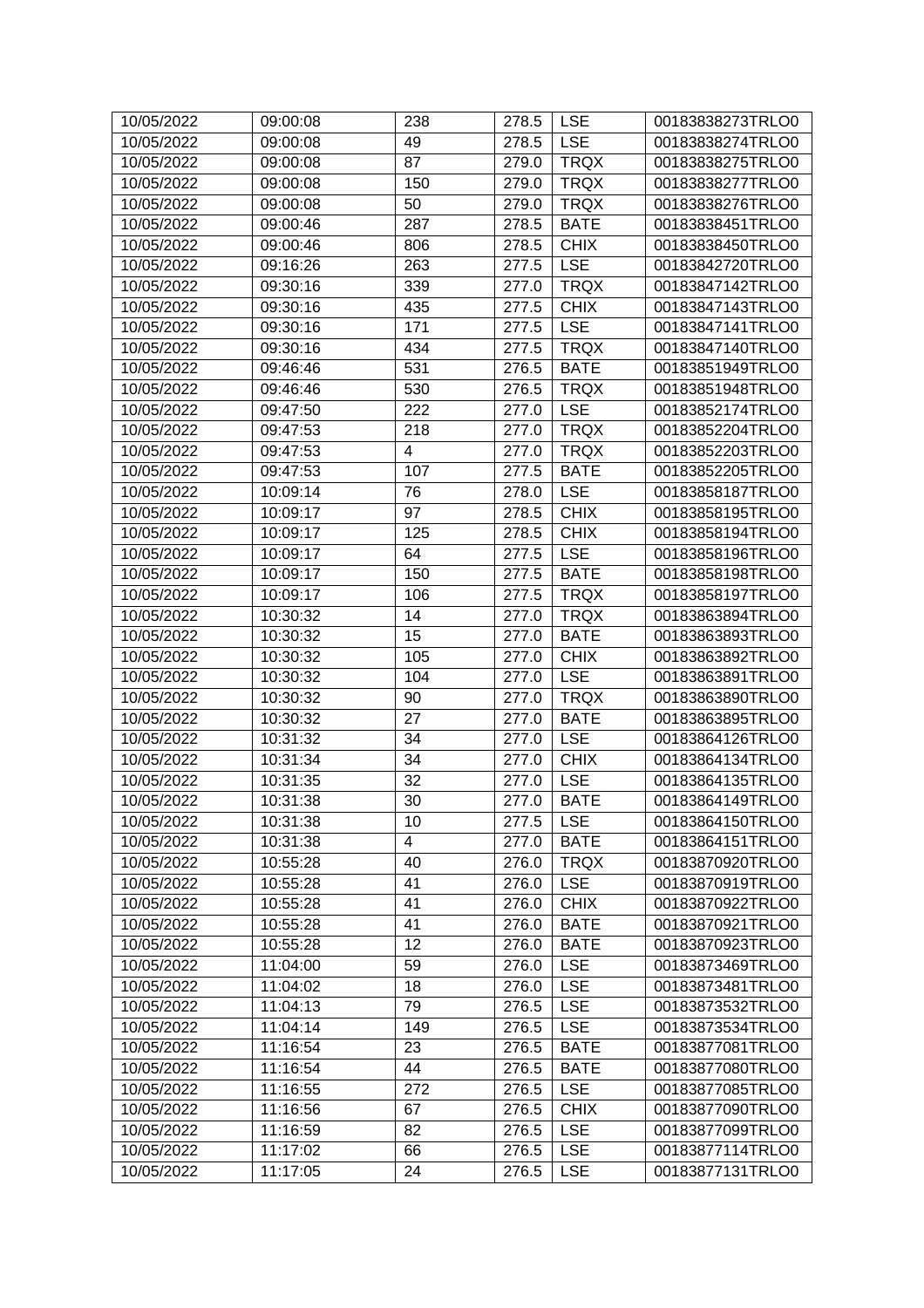| 10/05/2022 | 11:17:08 | 20             | 276.5 | <b>CHIX</b> | 00183877141TRLO0 |
|------------|----------|----------------|-------|-------------|------------------|
| 10/05/2022 | 11:17:11 | 20             | 276.5 | <b>LSE</b>  | 00183877149TRLO0 |
| 10/05/2022 | 11:17:14 | $\overline{7}$ | 276.5 | <b>LSE</b>  | 00183877158TRLO0 |
| 10/05/2022 | 11:17:17 | 6              | 276.5 | <b>CHIX</b> | 00183877173TRLO0 |
| 10/05/2022 | 11:17:20 | 6              | 276.5 | <b>LSE</b>  | 00183877194TRLO0 |
| 10/05/2022 | 11:17:23 | 60             | 276.5 | <b>TRQX</b> | 00183877218TRLO0 |
| 10/05/2022 | 11:17:23 | 6              | 276.5 | <b>TRQX</b> | 00183877217TRLO0 |
| 10/05/2022 | 11:17:26 | $\overline{2}$ | 276.5 | <b>LSE</b>  | 00183877226TRLO0 |
| 10/05/2022 | 11:37:36 | 20             | 275.5 | <b>BATE</b> | 00183882119TRLO0 |
| 10/05/2022 | 11:37:36 | 20             | 275.5 | <b>TRQX</b> | 00183882118TRLO0 |
| 10/05/2022 | 11:37:36 | $\overline{2}$ | 275.5 | <b>LSE</b>  | 00183882117TRLO0 |
| 10/05/2022 | 11:37:36 | $\overline{2}$ | 275.5 | <b>CHIX</b> | 00183882116TRLO0 |
| 10/05/2022 | 12:00:03 | 40             | 275.5 | <b>TRQX</b> | 00183887421TRLO0 |
| 10/05/2022 | 12:00:03 | 63             | 276.0 | <b>CHIX</b> | 00183887422TRLO0 |
| 10/05/2022 | 12:32:36 | 67             | 276.0 | <b>LSE</b>  | 00183895024TRLO0 |
| 10/05/2022 | 12:32:39 | 65             | 276.0 | <b>CHIX</b> | 00183895034TRLO0 |
| 10/05/2022 | 12:32:39 | 161            | 276.0 | <b>CHIX</b> | 00183895033TRLO0 |
| 10/05/2022 | 12:32:40 | 66             | 275.5 | <b>TRQX</b> | 00183895037TRLO0 |
| 10/05/2022 | 12:32:42 | 19             | 275.5 | <b>TRQX</b> | 00183895046TRLO0 |
| 10/05/2022 | 12:36:03 | 67             | 275.0 | <b>BATE</b> | 00183895885TRLO0 |
| 10/05/2022 | 12:36:03 | 67             | 275.0 | <b>CHIX</b> | 00183895884TRLO0 |
| 10/05/2022 | 12:36:03 | 47             | 275.0 | <b>TRQX</b> | 00183895883TRLO0 |
| 10/05/2022 | 12:36:03 | 47             | 275.0 | <b>LSE</b>  | 00183895882TRLO0 |
| 10/05/2022 | 12:36:03 | 77             | 275.0 | <b>TRQX</b> | 00183895886TRLO0 |
| 10/05/2022 | 12:41:19 | 57             | 274.5 | <b>CHIX</b> | 00183897268TRLO0 |
| 10/05/2022 | 12:41:19 | 60             | 274.5 | <b>CHIX</b> | 00183897270TRLO0 |
| 10/05/2022 | 12:41:19 | 6              | 274.5 | <b>CHIX</b> | 00183897269TRLO0 |
| 10/05/2022 | 12:45:58 | 18             | 273.5 | <b>BATE</b> | 00183898385TRLO0 |
| 10/05/2022 | 12:45:58 | 116            | 274.5 | <b>LSE</b>  | 00183898386TRLO0 |
| 10/05/2022 | 12:45:59 | 83             | 274.5 | <b>CHIX</b> | 00183898389TRLO0 |
| 10/05/2022 | 12:45:59 | 33             | 274.5 | <b>CHIX</b> | 00183898388TRLO0 |
| 10/05/2022 | 12:45:59 | 35             | 275.0 | <b>LSE</b>  | 00183898390TRLO0 |
| 10/05/2022 | 13:12:12 | 5              | 274.5 | <b>CHIX</b> | 00183905460TRLO0 |
| 10/05/2022 | 13:12:12 | 45             | 275.0 | <b>LSE</b>  | 00183905461TRLO0 |
| 10/05/2022 | 13:31:48 | 16             | 274.5 | <b>BATE</b> | 00183911014TRLO0 |
| 10/05/2022 | 13:31:48 | 159            | 275.5 | <b>CHIX</b> | 00183911015TRLO0 |
| 10/05/2022 | 13:31:49 | 59             | 275.5 | <b>TRQX</b> | 00183911018TRLO0 |
| 10/05/2022 | 13:31:49 | 57             | 275.5 | <b>TRQX</b> | 00183911017TRLO0 |
| 10/05/2022 | 13:31:51 | 47             | 275.5 | <b>CHIX</b> | 00183911025TRLO0 |
| 10/05/2022 | 13:31:54 | 35             | 275.5 | <b>TRQX</b> | 00183911037TRLO0 |
| 10/05/2022 | 13:31:57 | 14             | 275.5 | <b>CHIX</b> | 00183911051TRLO0 |
| 10/05/2022 | 13:32:00 | 11             | 275.5 | <b>LSE</b>  | 00183911056TRLO0 |
| 10/05/2022 | 13:32:03 | $\overline{7}$ | 275.5 | <b>TRQX</b> | 00183911072TRLO0 |
| 10/05/2022 | 13:32:03 | 4              | 275.5 | <b>TRQX</b> | 00183911073TRLO0 |
| 10/05/2022 | 13:33:02 | 25             | 275.5 | <b>CHIX</b> | 00183911376TRLO0 |
| 10/05/2022 | 13:39:07 | 233            | 276.0 | <b>TRQX</b> | 00183913177TRLO0 |
| 10/05/2022 | 13:39:07 | 124            | 276.5 | <b>CHIX</b> | 00183913178TRLO0 |
| 10/05/2022 | 13:39:07 | 49             | 276.5 | <b>LSE</b>  | 00183913179TRLO0 |
| 10/05/2022 | 13:39:07 | 26             | 276.5 | <b>CHIX</b> | 00183913180TRLO0 |
| 10/05/2022 | 14:00:07 | 282            | 277.0 | <b>LSE</b>  | 00183919404TRLO0 |
| 10/05/2022 | 14:00:07 | 28             | 277.5 | <b>CHIX</b> | 00183919405TRLO0 |
| 10/05/2022 | 14:00:08 | $\overline{7}$ | 277.5 | <b>CHIX</b> | 00183919413TRLO0 |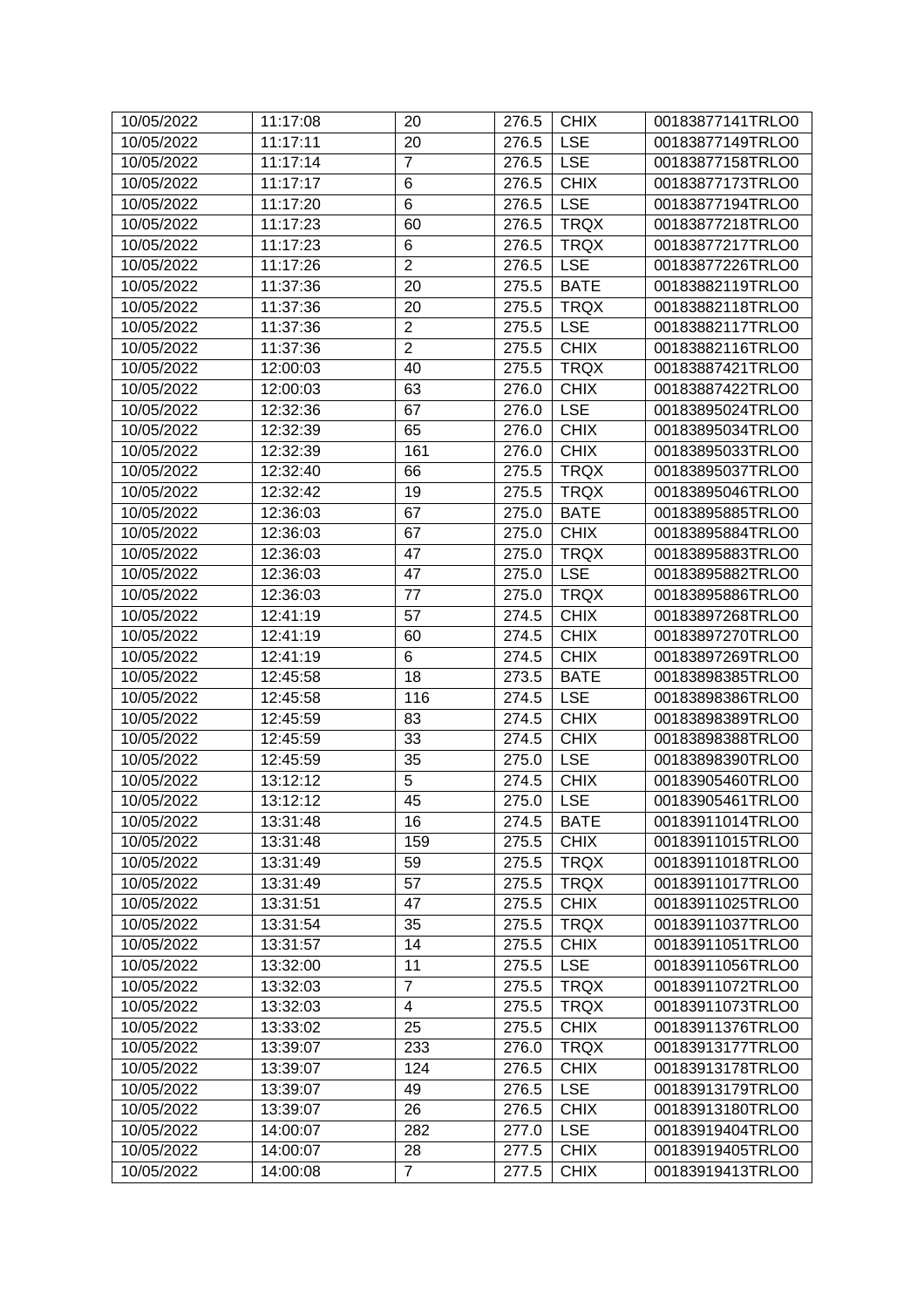| 10/05/2022 | 14:00:09 | 25    | 277.0 | <b>BATE</b> | 00183919419TRLO0 |
|------------|----------|-------|-------|-------------|------------------|
| 10/05/2022 | 14:00:09 | 168   | 277.0 | <b>CHIX</b> | 00183919418TRLO0 |
| 10/05/2022 | 14:00:09 | 11    | 277.0 | <b>LSE</b>  | 00183919417TRLO0 |
| 10/05/2022 | 14:00:09 | 10    | 277.0 | <b>TRQX</b> | 00183919416TRLO0 |
| 10/05/2022 | 14:00:20 | 40    | 276.5 | <b>TRQX</b> | 00183919493TRLO0 |
| 10/05/2022 | 14:00:20 | 60    | 276.5 | <b>LSE</b>  | 00183919492TRLO0 |
| 10/05/2022 | 14:00:20 | 20    | 276.5 | <b>TRQX</b> | 00183919491TRLO0 |
| 10/05/2022 | 14:00:20 | 61    | 276.5 | <b>BATE</b> | 00183919495TRLO0 |
| 10/05/2022 | 14:00:20 | 61    | 276.5 | <b>CHIX</b> | 00183919494TRLO0 |
| 10/05/2022 | 14:00:20 | 6     | 276.5 | <b>BATE</b> | 00183919497TRLO0 |
| 10/05/2022 | 14:05:12 | 20    | 276.5 | <b>LSE</b>  | 00183921130TRLO0 |
| 10/05/2022 | 14:05:15 | 254   | 276.5 | <b>LSE</b>  | 00183921140TRLO0 |
| 10/05/2022 | 14:10:24 | 118   | 277.0 | <b>LSE</b>  | 00183922860TRLO0 |
| 10/05/2022 | 14:10:25 | 20    | 277.0 | <b>CHIX</b> | 00183922867TRLO0 |
| 10/05/2022 | 14:10:25 | 121   | 277.5 | <b>LSE</b>  | 00183922868TRLO0 |
| 10/05/2022 | 14:11:22 | 64    | 276.5 | <b>LSE</b>  | 00183923243TRLO0 |
| 10/05/2022 | 14:11:22 | 89    | 276.5 | <b>CHIX</b> | 00183923242TRLO0 |
| 10/05/2022 | 14:11:22 | 119   | 276.5 | <b>BATE</b> | 00183923241TRLO0 |
| 10/05/2022 | 14:11:22 | 20    | 276.5 | <b>TRQX</b> | 00183923240TRLO0 |
| 10/05/2022 | 14:16:01 | 161   | 277.0 | <b>TRQX</b> | 00183924827TRLO0 |
| 10/05/2022 | 14:16:03 | 141   | 277.0 | <b>CHIX</b> | 00183924845TRLO0 |
| 10/05/2022 | 14:16:03 | 14    | 277.0 | <b>CHIX</b> | 00183924844TRLO0 |
| 10/05/2022 | 14:16:03 | $\,6$ | 277.0 | <b>CHIX</b> | 00183924843TRLO0 |
| 10/05/2022 | 14:16:06 | 161   | 277.0 | <b>LSE</b>  | 00183924865TRLO0 |
| 10/05/2022 | 14:16:08 | 48    | 277.0 | <b>TRQX</b> | 00183924880TRLO0 |
| 10/05/2022 | 14:16:09 | 9     | 277.0 | <b>CHIX</b> | 00183924900TRLO0 |
| 10/05/2022 | 14:16:09 | 39    | 277.0 | <b>CHIX</b> | 00183924901TRLO0 |
| 10/05/2022 | 14:16:12 | 15    | 277.0 | <b>TRQX</b> | 00183924921TRLO0 |
| 10/05/2022 | 14:16:15 | 4     | 277.0 | <b>TRQX</b> | 00183924939TRLO0 |
| 10/05/2022 | 14:16:18 | 26    | 277.0 | <b>TRQX</b> | 00183924962TRLO0 |
| 10/05/2022 | 14:16:18 | 31    | 277.0 | <b>TRQX</b> | 00183924961TRLO0 |
| 10/05/2022 | 14:16:18 | 24    | 277.0 | <b>TRQX</b> | 00183924960TRLO0 |
| 10/05/2022 | 14:20:16 | 150   | 278.5 | <b>LSE</b>  | 00183926286TRLO0 |
| 10/05/2022 | 14:20:17 | 65    | 278.5 | <b>CHIX</b> | 00183926295TRLO0 |
| 10/05/2022 | 14:32:41 | 38    | 278.5 | <b>LSE</b>  | 00183931788TRLO0 |
| 10/05/2022 | 14:32:41 | 19    | 278.5 | <b>LSE</b>  | 00183931787TRLO0 |
| 10/05/2022 | 14:32:41 | 54    | 278.5 | <b>LSE</b>  | 00183931789TRLO0 |
| 10/05/2022 | 14:33:43 | 114   | 277.5 | <b>BATE</b> | 00183932563TRLO0 |
| 10/05/2022 | 14:33:43 | 147   | 277.5 | <b>CHIX</b> | 00183932562TRLO0 |
| 10/05/2022 | 14:33:43 | 33    | 277.5 | <b>BATE</b> | 00183932561TRLO0 |
| 10/05/2022 | 14:33:43 | 147   | 277.5 | <b>LSE</b>  | 00183932560TRLO0 |
| 10/05/2022 | 14:33:43 | 147   | 277.5 | <b>TRQX</b> | 00183932559TRLO0 |
| 10/05/2022 | 14:33:43 | 44    | 277.5 | <b>LSE</b>  | 00183932564TRLO0 |
| 10/05/2022 | 14:34:44 | 73    | 277.5 | <b>CHIX</b> | 00183933331TRLO0 |
| 10/05/2022 | 14:34:44 | 137   | 278.0 | <b>LSE</b>  | 00183933332TRLO0 |
| 10/05/2022 | 14:42:32 | 101   | 277.0 | <b>BATE</b> | 00183938584TRLO0 |
| 10/05/2022 | 14:42:32 | 101   | 277.0 | <b>CHIX</b> | 00183938583TRLO0 |
| 10/05/2022 | 14:42:32 | 101   | 277.0 | <b>LSE</b>  | 00183938582TRLO0 |
| 10/05/2022 | 14:42:32 | 101   | 277.0 | <b>TRQX</b> | 00183938581TRLO0 |
| 10/05/2022 | 14:57:42 | 31    | 278.0 | <b>BATE</b> | 00183948406TRLO0 |
| 10/05/2022 | 14:57:45 | 14    | 278.0 | <b>BATE</b> | 00183948420TRLO0 |
| 10/05/2022 | 14:57:45 | 23    | 278.0 | <b>BATE</b> | 00183948419TRLO0 |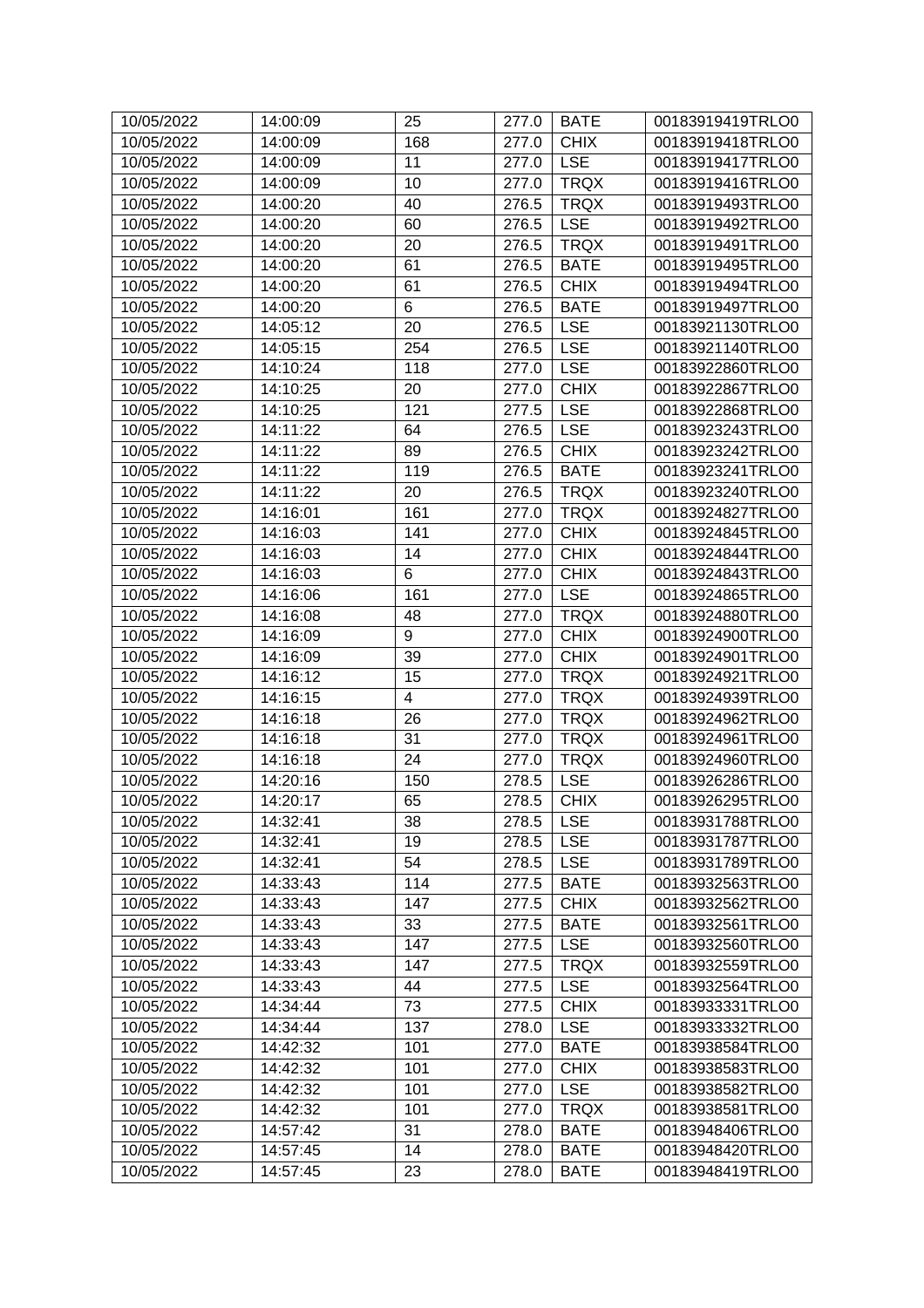| 10/05/2022 | 14:57:45 | 43             | 278.0 | <b>BATE</b> | 00183948418TRLO0 |
|------------|----------|----------------|-------|-------------|------------------|
| 10/05/2022 | 15:05:57 | 28             | 277.0 | <b>CHIX</b> | 00183954182TRLO0 |
| 10/05/2022 | 15:05:57 | 127            | 277.0 | <b>BATE</b> | 00183954181TRLO0 |
| 10/05/2022 | 15:05:57 | 99             | 277.0 | <b>CHIX</b> | 00183954179TRLO0 |
| 10/05/2022 | 15:05:57 | 127            | 277.0 | <b>LSE</b>  | 00183954180TRLO0 |
| 10/05/2022 | 15:05:57 | 127            | 277.0 | <b>TRQX</b> | 00183954178TRLO0 |
| 10/05/2022 | 15:09:26 | 361            | 277.0 | <b>BATE</b> | 00183956472TRLO0 |
| 10/05/2022 | 15:09:26 | 115            | 277.0 | <b>CHIX</b> | 00183956471TRLO0 |
| 10/05/2022 | 15:09:26 | 114            | 277.0 | <b>LSE</b>  | 00183956470TRLO0 |
| 10/05/2022 | 15:09:26 | 114            | 277.0 | <b>TRQX</b> | 00183956469TRLO0 |
| 10/05/2022 | 15:14:21 | 53             | 277.5 | <b>CHIX</b> | 00183959782TRLO0 |
| 10/05/2022 | 15:14:24 | 53             | 277.5 | <b>LSE</b>  | 00183959834TRLO0 |
| 10/05/2022 | 15:14:27 | 22             | 277.5 | <b>BATE</b> | 00183959840TRLO0 |
| 10/05/2022 | 15:14:27 | 31             | 277.5 | <b>BATE</b> | 00183959841TRLO0 |
| 10/05/2022 | 15:14:30 | 16             | 277.5 | <b>CHIX</b> | 00183959852TRLO0 |
| 10/05/2022 | 15:14:35 | 3              | 277.5 | <b>CHIX</b> | 00183959909TRLO0 |
| 10/05/2022 | 15:14:35 | $\overline{2}$ | 277.5 | <b>CHIX</b> | 00183959910TRLO0 |
| 10/05/2022 | 15:14:37 | 77             | 278.0 | <b>BATE</b> | 00183959954TRLO0 |
| 10/05/2022 | 15:14:39 | 16             | 278.0 | <b>LSE</b>  | 00183959962TRLO0 |
| 10/05/2022 | 15:14:42 | 5              | 278.0 | <b>LSE</b>  | 00183959986TRLO0 |
| 10/05/2022 | 15:23:15 | 16             | 277.0 | <b>BATE</b> | 00183965904TRLO0 |
| 10/05/2022 | 15:23:15 | 1              | 277.0 | <b>CHIX</b> | 00183965903TRLO0 |
| 10/05/2022 | 15:23:15 | 24             | 277.0 | <b>LSE</b>  | 00183965902TRLO0 |
| 10/05/2022 | 15:23:15 | 52             | 277.0 | <b>TRQX</b> | 00183965905TRLO0 |
| 10/05/2022 | 15:27:17 | 151            | 278.0 | <b>LSE</b>  | 00183968596TRLO0 |
| 10/05/2022 | 15:27:18 | 52             | 278.0 | <b>CHIX</b> | 00183968603TRLO0 |
| 10/05/2022 | 15:27:21 | 72             | 278.0 | <b>LSE</b>  | 00183968622TRLO0 |
| 10/05/2022 | 15:27:21 | $\overline{7}$ | 278.0 | <b>LSE</b>  | 00183968623TRLO0 |
| 10/05/2022 | 15:27:22 | 11             | 277.5 | <b>BATE</b> | 00183968641TRLO0 |
| 10/05/2022 | 15:27:22 | 15             | 277.5 | <b>CHIX</b> | 00183968640TRLO0 |
| 10/05/2022 | 15:27:22 | 41             | 277.5 | <b>BATE</b> | 00183968639TRLO0 |
| 10/05/2022 | 15:27:22 | 47             | 277.5 | <b>TRQX</b> | 00183968638TRLO0 |
| 10/05/2022 | 15:27:22 | 250            | 277.5 | <b>LSE</b>  | 00183968643TRLO0 |
| 10/05/2022 | 15:27:22 | 122            | 277.5 | <b>LSE</b>  | 00183968642TRLO0 |
| 10/05/2022 | 15:27:22 | 51             | 278.0 | <b>TRQX</b> | 00183968644TRLO0 |
| 10/05/2022 | 15:27:51 | 41             | 277.0 | <b>BATE</b> | 00183969071TRLO0 |
| 10/05/2022 | 15:27:51 | 40             | 277.0 | <b>CHIX</b> | 00183969070TRLO0 |
| 10/05/2022 | 15:27:51 | 40             | 277.0 | <b>LSE</b>  | 00183969069TRLO0 |
| 10/05/2022 | 15:27:51 | 40             | 277.0 | <b>TRQX</b> | 00183969068TRLO0 |
| 10/05/2022 | 15:27:51 | 12             | 277.0 | <b>TRQX</b> | 00183969072TRLO0 |
| 10/05/2022 | 15:30:51 | 104            | 276.0 | <b>BATE</b> | 00183971589TRLO0 |
| 10/05/2022 | 15:30:51 | 104            | 276.0 | <b>CHIX</b> | 00183971588TRLO0 |
| 10/05/2022 | 15:30:51 | 104            | 276.0 | <b>LSE</b>  | 00183971587TRLO0 |
| 10/05/2022 | 15:30:51 | 104            | 276.0 | <b>TRQX</b> | 00183971586TRLO0 |
| 10/05/2022 | 15:30:51 | 31             | 276.0 | <b>TRQX</b> | 00183971590TRLO0 |
| 10/05/2022 | 15:41:01 | 136            | 275.5 | <b>CHIX</b> | 00183979151TRLO0 |
| 10/05/2022 | 15:41:01 | 136            | 275.5 | <b>BATE</b> | 00183979150TRLO0 |
| 10/05/2022 | 15:41:01 | 136            | 275.5 | <b>LSE</b>  | 00183979149TRLO0 |
| 10/05/2022 | 15:41:01 | 136            | 275.5 | <b>TRQX</b> | 00183979148TRLO0 |
| 10/05/2022 | 15:41:01 | 41             | 275.5 | <b>TRQX</b> | 00183979152TRLO0 |
| 10/05/2022 | 15:44:51 | 204            | 276.0 | <b>LSE</b>  | 00183982604TRLO0 |
| 10/05/2022 | 15:44:54 | 154            | 276.0 | <b>CHIX</b> | 00183982632TRLO0 |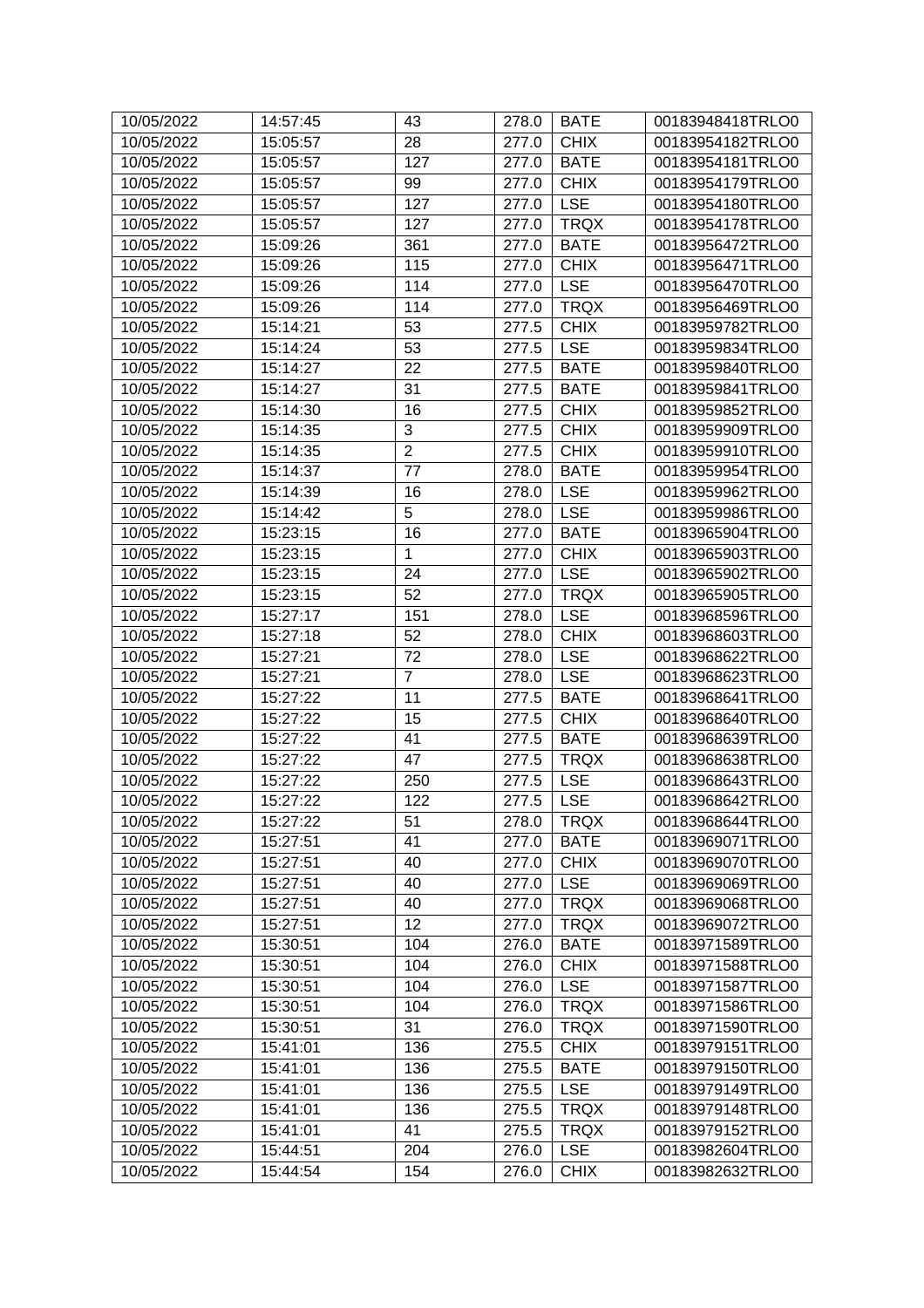| 10/05/2022 | 15:44:54 | 50                      | 276.0 | <b>CHIX</b> | 00183982633TRLO0 |
|------------|----------|-------------------------|-------|-------------|------------------|
| 10/05/2022 | 15:44:54 | 61                      | 276.5 | <b>LSE</b>  | 00183982634TRLO0 |
| 10/05/2022 | 15:44:55 | 21                      | 276.5 | <b>TRQX</b> | 00183982644TRLO0 |
| 10/05/2022 | 15:44:55 | 183                     | 276.5 | <b>TRQX</b> | 00183982645TRLO0 |
| 10/05/2022 | 15:44:57 | 134                     | 276.5 | <b>LSE</b>  | 00183982665TRLO0 |
| 10/05/2022 | 15:44:59 | 104                     | 276.5 | <b>CHIX</b> | 00183982689TRLO0 |
| 10/05/2022 | 15:44:59 | 30                      | 276.5 | <b>CHIX</b> | 00183982688TRLO0 |
| 10/05/2022 | 15:44:59 | 150                     | 277.0 | <b>LSE</b>  | 00183982690TRLO0 |
| 10/05/2022 | 15:45:00 | 42                      | 277.0 | <b>LSE</b>  | 00183982712TRLO0 |
| 10/05/2022 | 16:06:02 | 212                     | 275.5 | <b>LSE</b>  | 00183999617TRLO0 |
| 10/05/2022 | 16:06:02 | 212                     | 275.5 | <b>BATE</b> | 00183999620TRLO0 |
| 10/05/2022 | 16:06:02 | 43                      | 275.5 | <b>CHIX</b> | 00183999619TRLO0 |
| 10/05/2022 | 16:06:02 | 61                      | 275.5 | <b>TRQX</b> | 00183999618TRLO0 |
|            |          |                         |       |             |                  |
| 10/05/2022 | 16:06:04 | 637                     | 275.0 | <b>LSE</b>  | 00183999647TRLO0 |
| 10/05/2022 | 16:11:04 | 160                     | 276.0 | <b>CHIX</b> | 00184004628TRLO0 |
| 10/05/2022 | 16:11:06 | 160                     | 276.0 | <b>LSE</b>  | 00184004647TRLO0 |
| 10/05/2022 | 16:11:07 | 130                     | 276.0 | <b>LSE</b>  | 00184004659TRLO0 |
| 10/05/2022 | 16:11:09 | 48                      | 276.0 | <b>CHIX</b> | 00184004685TRLO0 |
| 10/05/2022 | 16:11:12 | 48                      | 276.0 | <b>LSE</b>  | 00184004703TRLO0 |
| 10/05/2022 | 16:11:15 | 39                      | 276.0 | <b>LSE</b>  | 00184004722TRLO0 |
| 10/05/2022 | 16:11:18 | 15                      | 276.0 | <b>CHIX</b> | 00184004764TRLO0 |
| 10/05/2022 | 16:11:21 | 14                      | 276.0 | <b>LSE</b>  | 00184004796TRLO0 |
| 10/05/2022 | 16:11:24 | 12                      | 276.0 | <b>LSE</b>  | 00184004821TRLO0 |
| 10/05/2022 | 16:11:27 | 153                     | 276.0 | <b>BATE</b> | 00184004840TRLO0 |
| 10/05/2022 | 16:11:27 | 8                       | 276.0 | <b>BATE</b> | 00184004839TRLO0 |
| 10/05/2022 | 16:11:30 | 5                       | 276.0 | <b>LSE</b>  | 00184004897TRLO0 |
| 10/05/2022 | 16:11:33 | $\overline{\mathbf{4}}$ | 276.0 | <b>CHIX</b> | 00184004928TRLO0 |
| 10/05/2022 | 16:11:35 | 3                       | 276.0 | <b>LSE</b>  | 00184004947TRLO0 |
| 10/05/2022 | 16:11:36 | 46                      | 276.0 | <b>BATE</b> | 00184004957TRLO0 |
| 10/05/2022 | 16:11:36 | 3                       | 276.0 | <b>BATE</b> | 00184004956TRLO0 |
| 10/05/2022 | 16:11:38 | 1                       | 276.0 | <b>CHIX</b> | 00184004968TRLO0 |
| 10/05/2022 | 16:13:02 | 153                     | 276.0 | <b>TRQX</b> | 00184005994TRLO0 |
| 10/05/2022 | 16:13:02 | 7                       | 276.0 | <b>TRQX</b> | 00184005993TRLO0 |
| 10/05/2022 | 16:13:02 | 76                      | 276.5 | <b>CHIX</b> | 00184005995TRLO0 |
| 10/05/2022 | 16:13:03 | 1                       | 276.5 | <b>LSE</b>  | 00184006027TRLO0 |
| 10/05/2022 | 16:18:03 | $\mathbf{1}$            | 276.5 | <b>LSE</b>  | 00184010893TRLO0 |
| 10/05/2022 | 16:19:01 | 8                       | 275.5 | <b>LSE</b>  | 00184011718TRLO0 |
| 10/05/2022 | 16:19:01 | 15                      | 275.5 | <b>BATE</b> | 00184011717TRLO0 |
| 10/05/2022 | 16:19:01 | 36                      | 275.5 | <b>CHIX</b> | 00184011716TRLO0 |
| 10/05/2022 | 16:19:01 | 35                      | 275.5 | <b>TRQX</b> | 00184011715TRLO0 |
| 10/05/2022 | 16:19:01 | 11                      | 275.0 | <b>LSE</b>  | 00184011719TRLO0 |
| 10/05/2022 | 16:19:01 | 280                     | 274.0 | <b>BATE</b> | 00184011720TRLO0 |
| 10/05/2022 | 16:19:02 | 55                      | 275.5 | <b>LSE</b>  | 00184011735TRLO0 |
| 10/05/2022 | 16:19:02 | 500                     | 275.5 | <b>LSE</b>  | 00184011734TRLO0 |
| 10/05/2022 | 16:19:53 | 263                     | 275.5 | <b>BATE</b> | 00184012549TRLO0 |
| 10/05/2022 | 16:19:54 | 259                     | 276.0 | <b>LSE</b>  | 00184012561TRLO0 |
| 10/05/2022 | 16:19:54 | 325                     | 276.0 | <b>LSE</b>  | 00184012560TRLO0 |
| 10/05/2022 | 16:19:54 | 1,839                   | 276.5 | <b>LSE</b>  | 00184012564TRLO0 |
| 10/05/2022 | 16:19:54 | 500                     | 276.5 | <b>LSE</b>  | 00184012563TRLO0 |
| 10/05/2022 | 16:19:54 | 398                     | 276.5 | <b>LSE</b>  | 00184012562TRLO0 |
| 10/05/2022 | 16:21:53 | 224                     | 276.5 | <b>BATE</b> | 00184014470TRLO0 |
| 10/05/2022 | 16:21:53 | 502                     | 277.0 | <b>LSE</b>  | 00184014477TRLO0 |
|            |          |                         |       |             |                  |